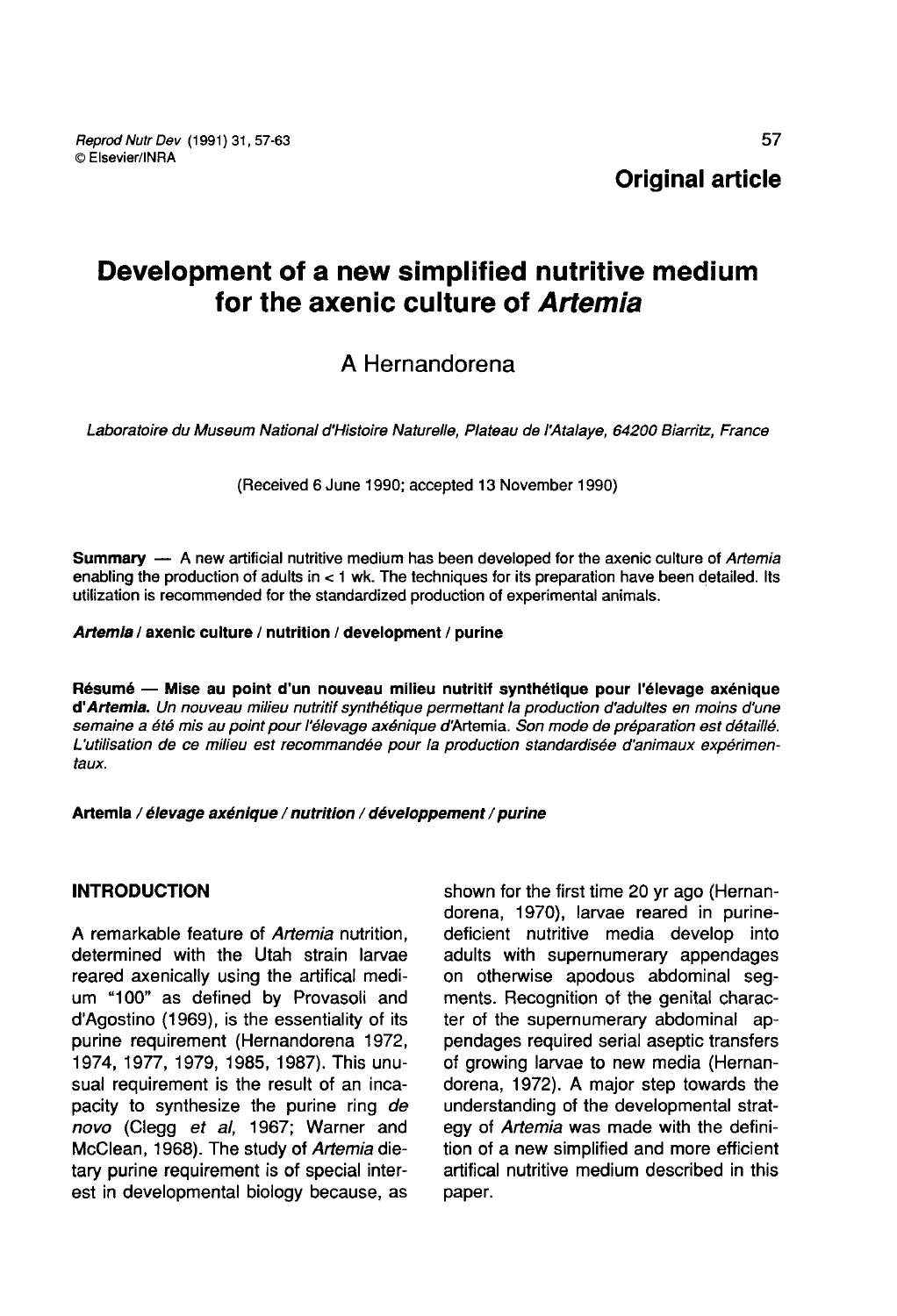### MATERIAL AND METHODS

#### Animals

Cysts from the Utah strain were axenized according to the technique described by Provasoli and Shiraishi (1959). Disinfected cysts were incubated in screw-cap tubes containing 10 ml of sterile sea water. Nauplii, hatched 24 h after cyst hydration, were transferred in groups of 5 into each screw-cap culture tube containing 10 ml of the autoclaved nutritive medium. Transfers were performed with sterile Pasteur pipettes using a transfer hood equipped with a germicidal lamp as per Provasoli et al (1959). Twenty to 100 larvae were reared for each experimental condition. Their growth-rate was measured by the numerical growth index defined by Provasoli and d'Agostino (1969) and by the size of adult individuals anesthesized with chloroform. Hatching and culturing processes took place at  $25 \pm$ 0.5 °C with a 10 I-14 D photoperiod, except for 1 experiment performed at  $30 \pm 0.5$  °C.

#### Media composition

The original medium "100" developed by Provasoli and d'Agostino (1969) was composed of a liquid phase containing 17 mineral salts, organic phosphate, 5 nucleic acid components, 8 vitamins, 6 amino acids, 2 sugars, a pH buffer and a fine particulate phase consisting of albumin, starch and cholesterol.

Simplification of the liquid phase was achieved with medium A by replacing mineral salts with aged sea water and omitting amino acids, sugars and organic phosphate. The nucleic acid components were replaced by RNA. The other ingredients were similar to those of medium "100".

The vitamin mixture included in medium "100" as in medium A contained putrescine which was omitted from media B and C.

The preparation of albumin particles included in medium "100" and medium A involved several time-consuming steps. An attempt was made to replace albumin by casein particles. Advantage was taken of the process of autoclaving to coagulate precipitated casein enabling the pro-

duction of fine protein particles which sedimented less heavily than albumin particles. The quality of the casein particles formed during autoclaving depended on the pH of the medium. The glycylglycine concentration of medium "100" was not sufficient to prevent pH changes during autoclaving. The pH drop was reduced when the pH before autoclaving was adjusted to pH 7.6 and when the glycylglycine concentration increased to 200 mg per 100 ml of media.

In medium "100", Utah larvae are known to grow to adults with cholesterol as the only lipid source. Our own trials showed that in media containing casein, larvae grew and survived only when lecithin was supplied in addition to cholesterol (medium B). The beneficial effect of lecithin on larvae fed casein was subordinate to the supplementation of an antioxidant as lecithin is very prone to oxidation. The most critical component of medium B was found to be lecithin as contrary to other components, it had a sharp optimal zone (2 mg per 100 ml media). In medium C, lecithin was replaced by egg yolk which showed a wider optimal zone.

As liver extracts are considered to contain essential factors for oogenesis (Provasoli and d'Agostino, 1969), these were also included in medium C.

#### Preparation of media

Medium "100" and medium A were prepared according to the techniques described by Provasoli and Shiraishi (1959) and Provasoli and d'Agostino (1969).

Lecithin included in medium B was prepared as follows: 200 mg egg lecithin (Sigma ref P-8640) and 100 mg of butylated hydroxytoluene (BHT) (Sigma ref B-1378) were dissolved in 10 ml ethanol; this stock solution was kept at  $-10$  °C in 1-ml aliquots. One ml of the alcoholic solution was slowly introduced into a tube con-<br>taining 10 ml of hot distilled water. A fine precipitate was formed. The alcohol was evaporated by keeping the tube in a bath of boiling water. Ten ml of the suspension contained the amounts of lecithin and BHT required to prepare 1 000 ml of medium B.

The preparation of medium C is detailed below. The nutrients are listed in the order in which they were included under constant stirring to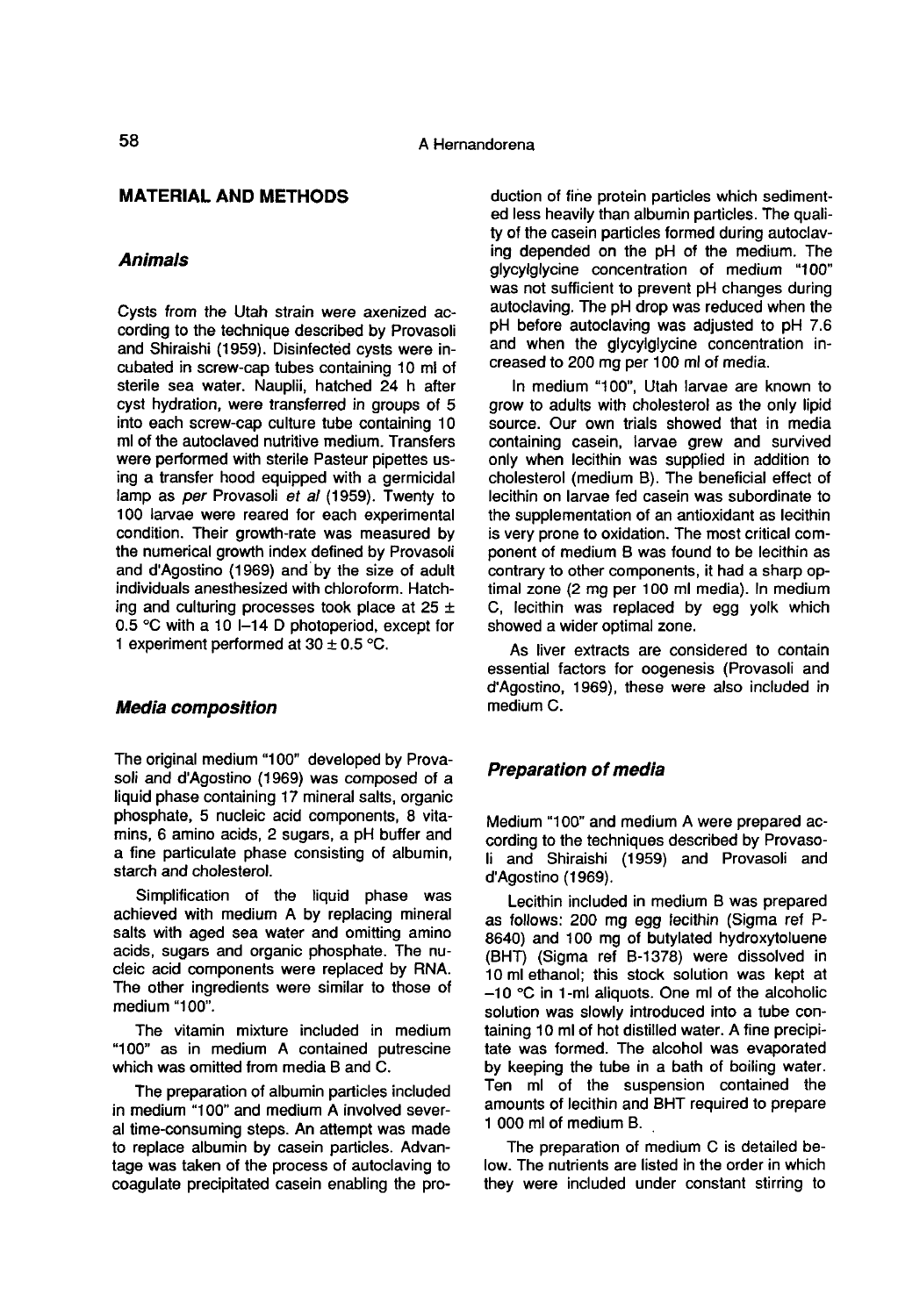prepare 1 000 ml of media. They were supplied as particles and solutes added to sea water in the proportion of 800 ml sea water per 1 000 ml of medium. With the stock solutions at hand, the preparation of the medium was completed in 1 h.

### **Casein**

Casein soluble in alkali Merck ref 2241 was utilized. Eight g casein was suspended in 200 ml sea water. Twenty ml NaOH 1 N and 40 ml HCl 1 N were added; the casein precipitated. The solution was stirred constantly for 30 min before adding RNA.

#### **RNA**

Torula yeast RNA Sigma ref 6625 was utilized. Four g RNA was dissolved in 15 ml NaOH and added to the medium.

#### Glycylglycine

Glycylglycine-free base, Sigma ref G-1002, was utilized. Two g glycylglycine was dissolved in 300 ml sea water and added to the medium.

## **Starch**

Insoluble rice starch, BDH ref 30263, was utilized. Three g starch was suspended in 100 ml sea water and brought to the boil, then allowed to cool. This was added to the medium.

### Cholesterol

Cholesterol A grade, Calbiochem ref 2281, was utilized. 250 mg cholesterol was dissolved in 25 ml 95% ethanol. This stock solution was kept at room temperature. Two ml of the alcoholic solution was slowly introduced into a tube containing 10 ml hot distilled water. A fine precipitate was formed. The alcohol was evaporated by keeping the tube in a bath of boiling water and then added to the medium.

## BHT

Butylated hydroxytoluene, Sigma ref B-1378, was utilized. 100 mg BHT was dissolved in 10 ml 95% ethanol. This stock solution was kept at room temperature and renewed twice monthly. One ml of the alcoholic solution was slowly introduced into a tube containing 10 ml hot distilled water. A fine precipitate formed. The alcohol was evaporated and added to the medium.

#### Egg yolk

Dried chicken egg yolk, Sigma ref E-0625, was utilized. 500 mg egg yolk was suspended in 100 ml sea water and added to the medium.

#### Liver

Powdered liver extract, Sigma ref 202-1, was utilized. 1.5 g was dissolved in 100 ml sea water and added to the medium.

## Vitamins

The vitamins mixture was prepared from stock solutions of individual vitamins stored in the refrigerator. Ten ml of the vitamin mixture contained the amounts of vitamins required to prepare 1 000 ml of medium (table I). It was added to the medium, which was then complete.

pH was adjusted to  $7.6 \pm 0.05$  and the vol to 1 000 ml with distilled water. Ten-ml aliquots were put into 100 screw-cap tubes and autoclaved at 120 °C for 20 min. They were homogenized after autoclaving using a Bioblock "maximix".

## RESULTS

The development of the final medium C was a stepwise process requiring numerous experiments. The main steps towards simplification of the original medium "100" resulted in the formulation of media A and B (table II). The growth rates achieved by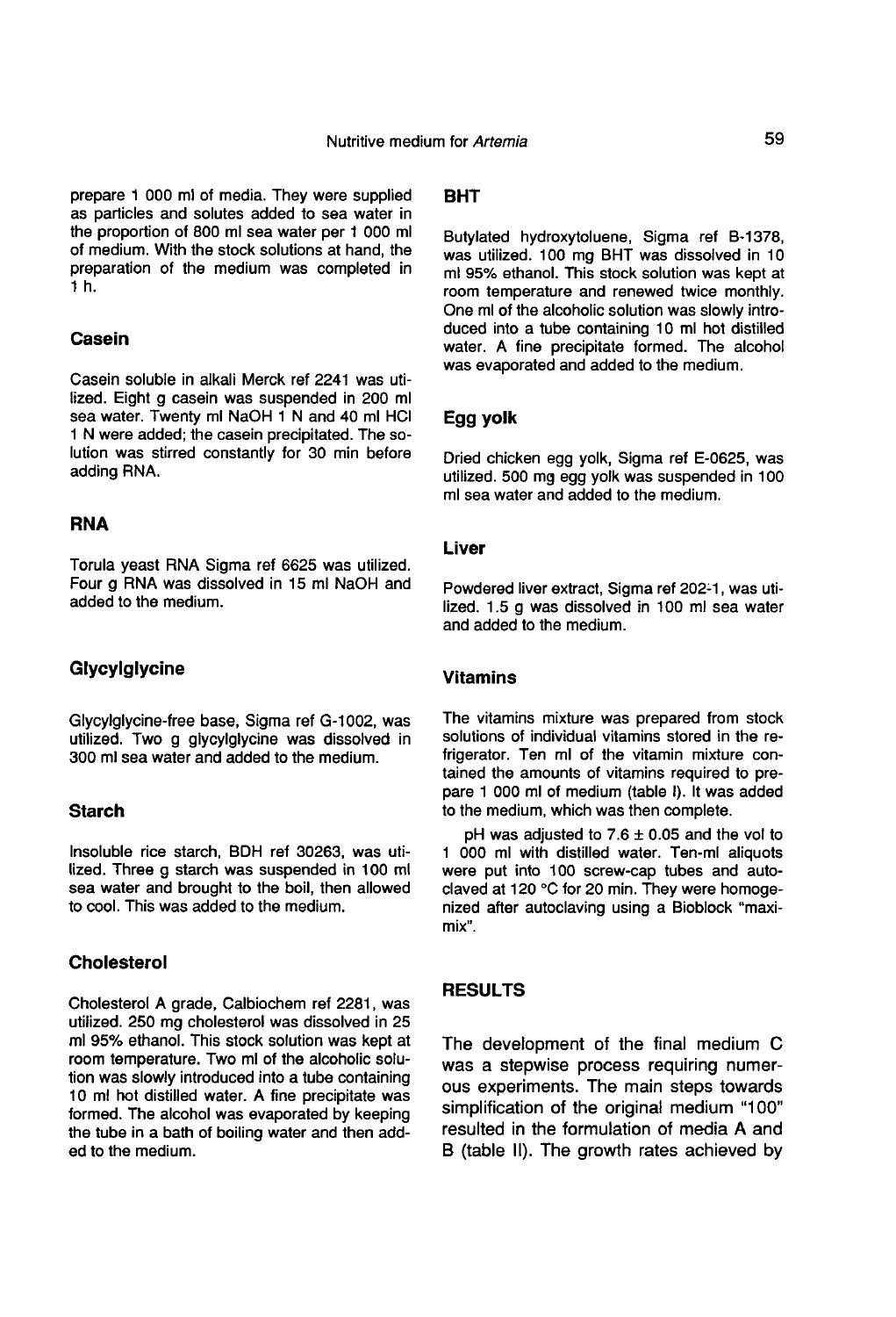|                                                                                                                                | Medium "100"<br>Medium A                            | Medium B<br>Medium C                         |
|--------------------------------------------------------------------------------------------------------------------------------|-----------------------------------------------------|----------------------------------------------|
| Thiamine HCI<br>Riboflavin<br>Nicotinic acid<br>Ca pantothenate<br>Pyridoxine HCI<br><b>Biotin</b><br>Folic acid<br>Putrescine | 2.4<br>0.6<br>4 8<br>8<br>0.2<br>0.12<br>1.4<br>0.4 | 1.2<br>0.3<br>2.4<br>4<br>0.1<br>0.06<br>0.7 |

Table I. Composition of the vitamin mixture included in nutritive media.

Concentrations expressed in mg per 100 ml of media.

larvae reared in the different nutritive media were significantly improved as compared to those of larvae reared in medium "100" (fig 1). The survival rates to adulthood of larvae reared in medium "100", A, B or C approximated 100%. The sizes achieved by adult individuals reared in the different media are given in table III. When reared in medium C, the larvae developed into adults in 6 d at 30 °C and in 8 d at 25 °C. The females were always longer than the males, but their size varied more than that of the males. Reproducing adults were obtained in 9 d at 25 °C. The males started grasping females which showed the first sign of oogenesis by d 9. They produced their first offspring at d 16.

### **DISCUSSION**

The basic knowledge accumulated by the pioneer work of Provasoli et al on the nutritional requirements of Artemia, and my own experience in the axenic culture of this crustacean served in designing simplified and more efficient nutritive media, which are recommended whenever the production of experimental animals under standardized and reproducible conditions is required.

The production of Artemia adults using medium "100" requires 23 d with 2 aseptic transfers of animals to new media (Prova-

| Medium A                                                          |                                              | Medium B                                                                |                                  | Medium C                                                                         |                                                     |
|-------------------------------------------------------------------|----------------------------------------------|-------------------------------------------------------------------------|----------------------------------|----------------------------------------------------------------------------------|-----------------------------------------------------|
| Egg albumin<br>Starch<br>Cholesterol<br><b>RNA</b>                | 20<br>100<br>0.8<br>200                      | Casein<br><b>Starch</b><br>Cholesterol<br><b>RNA</b><br>Lecithin<br>BHT | 400<br>300<br>2<br>400<br>2      | Casein<br>Starch<br>Cholesterol<br><b>RNA</b><br>Egg yolk<br><b>BHT</b><br>Liver | 800<br>300<br>$\mathbf{2}$<br>400<br>50<br>1<br>150 |
| 8 vitamins in<br>glycylglycine<br>Sea water<br>Water to<br>pH 7.4 | $2 \text{ ml}$ *<br>100<br>80 ml<br>$100$ ml | 7 vitamins in<br>glycylglycine<br>Sea water<br>Water to<br>pH 7.6       | 1 ml *<br>200<br>80 ml<br>100 ml | 7 vitamins in<br>glycylglycine<br>Sea water<br>Water to<br>pH 7.6                | 1 ml $^*$<br>200<br>80 ml<br>100 ml                 |

Table II. Composition of nutritive media.

\* See table I. Concentrations expressed in mg per 100 ml of media.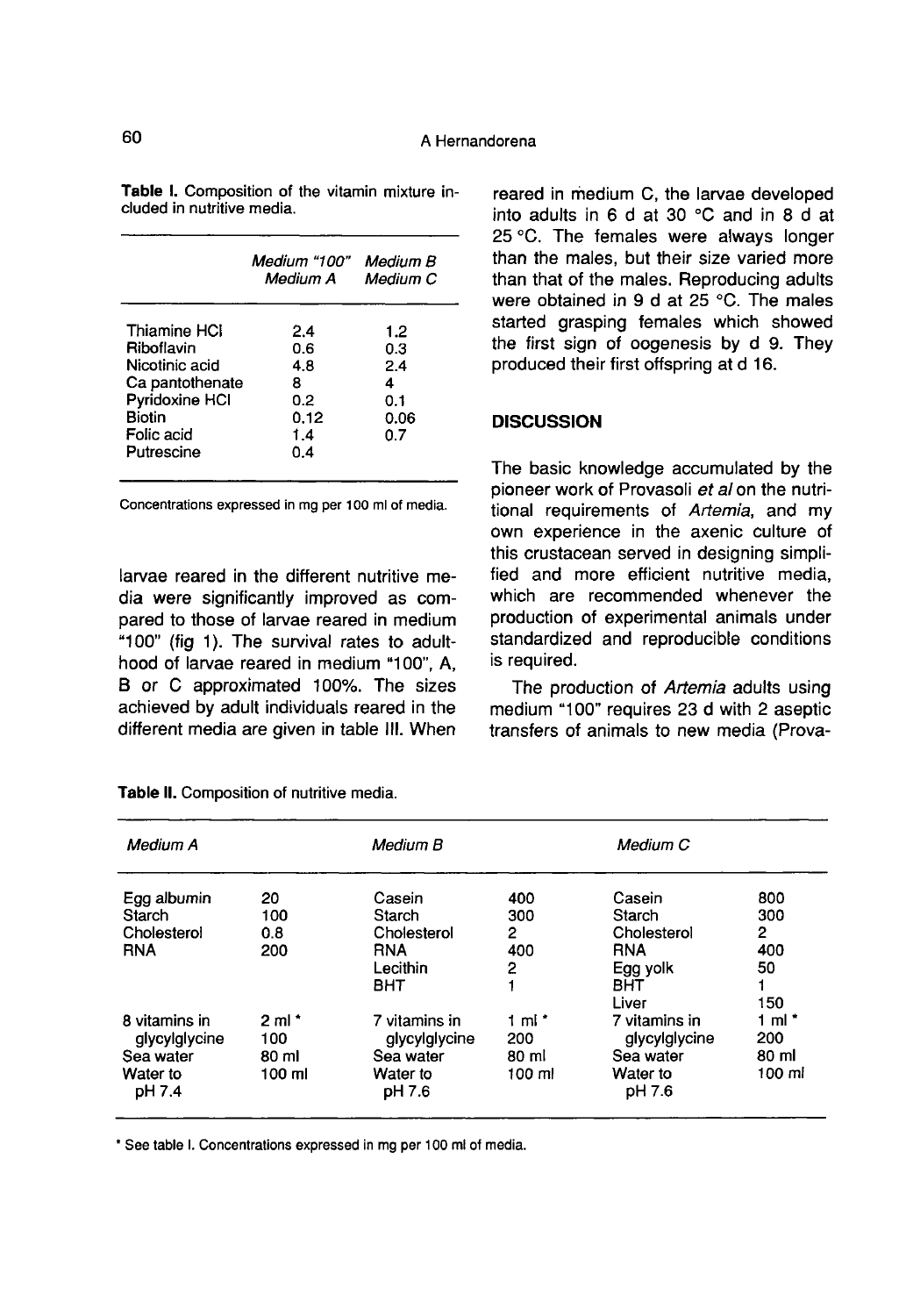Nutritive medium for Artemia



Fig 1. Growth rates of Artemia reared in medium C,  $\Delta \rightarrow \Delta$ ; medium B,  $\Delta \rightarrow \Delta$ ; medium A, **C-0**; medium 100, O-O. Ordinate: growth index; abscissa: developmental day.

soli and d'Agostino, 1969). The nutrients included in medium "100" support growth up to 14 d. By then, the medium is exhausted and the animals do not grow unless transferred to a new medium (Samain et al, 1985). Transfer increases the risk of bacterial contamination. The production of Artemia adults using medium C requires 6 d at 30 °C and 8 d at 25 °C and no transfer, the aseptic work being limited to the initial step of the culture. The utilization of the new artificial medium reduces the technical difficulty involved in handling animals under aseptic conditions.

The attainment of high growth rates for these filter-feeders depends not only on the quantity but also on the quality of the<br>particulate nutrients. Provasoli and particulate d'Agostino (1969) stated that: "casein, which is well balanced for all insects so far investigated, is ineffective or toxic for Artemia; several samples were tried with similar results." Their negative results were obtained with powdered or heat-sterilized casein. The present results show that casein, when properly precipitated before autoclaving, is an efficient source of amino acids, provided lecithin or egg yolk is also supplied. D'Abramo et al (1985) found that the requirement of juvenile lobsters for lecithin depended on the quality of the protein source in the diet. Results with Artemia confirmed this. The beneficial effect of egg yolk on larvae fed casein was subordinate to the supplementation of an antioxidant. This point illustrates a major problem in devising efficient nutritive media which preserve the quality of the nutrients during the incubation period.

The new medium included Torula yeast RNA to satisfy the purine requirement of Artemia. Larval growth and survival rates increase with the increasing dietary RNA concentration (Hernandorena, 1990a). In order to grow normally, Artemia larvae require an ample dietary RNA supply. When reared in RNA-deficient media, they develop into abnormal adults. The induced developmental anomalies are strain and salinity-dependent homeotic-like transformations of the genital and abdominal segments (Hernandorena, 1991). In spite of its crudeness, the new artificial nutritive medium can be used to study the developmental biology of Arte-<br>mia.  $m$ ia.  $\blacksquare$ 

The use of an artificial nutritive medium enables experimental designs to be carried out to study the effect of environmental conditions (temperature, salinity, nutrition)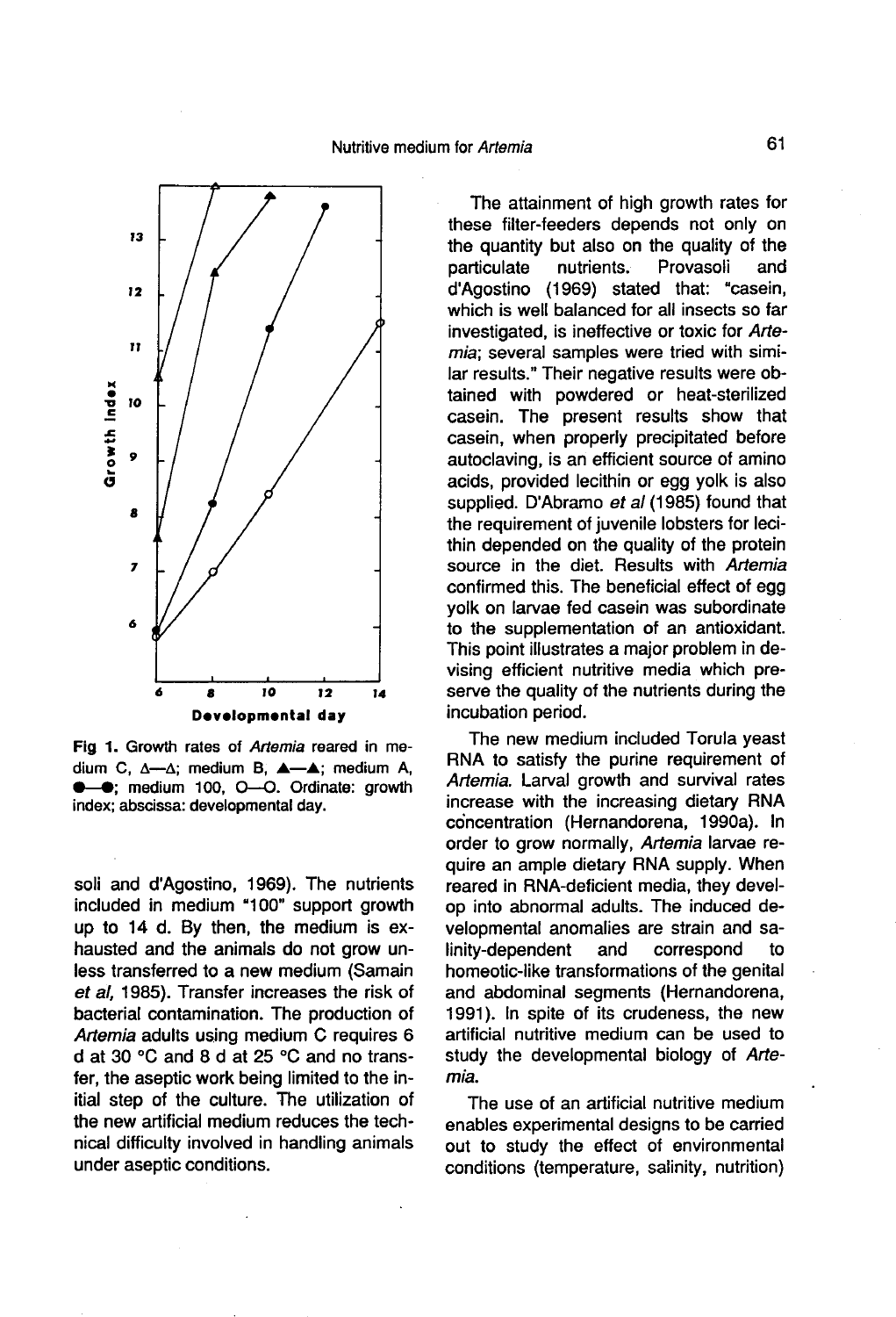| Designation of media |    | 100                | А          | в                  | С                                            |                                           |  |  |
|----------------------|----|--------------------|------------|--------------------|----------------------------------------------|-------------------------------------------|--|--|
| Rearing temperature  |    | $25^\circ$         | $25^\circ$ | $25^\circ$         | $25^\circ$                                   | $30^\circ$                                |  |  |
| Developmental day    | 6  |                    |            |                    |                                              | $(76.9 \pm 0.2)$ (7)<br>$97.7 \pm 0.3(7)$ |  |  |
|                      | 8  |                    |            |                    | $(37.2 \pm 0.2)$ (28)<br>$97.9 \pm 0.4$ (22) |                                           |  |  |
|                      |    |                    |            |                    |                                              |                                           |  |  |
|                      | 10 |                    |            | $0.5 \pm 0.2$ (20) |                                              |                                           |  |  |
|                      |    | $97 \pm 0.4$ (24)  |            |                    |                                              |                                           |  |  |
|                      | 12 | $6.2 \pm 0.4$ (40) |            |                    |                                              |                                           |  |  |
|                      | 14 | $5.3 \pm 0.2$ (20) |            |                    |                                              |                                           |  |  |
|                      |    |                    |            |                    |                                              |                                           |  |  |

Table III. Size (mm) of Artemia reared in different nutritive media.

No of animals measured in parentheses.

on Artemia development. Under xenic or even monoxenic culture conditions, environmental factors would alter the nutritional value of living food algae. To avoid the cumbersome task of growing food algae to rear Artemia, many attempts have been made to replace the algae by inexpensive foods suchs as Spirulina, Cerophyl (dehydrated cereal leaves), yeast, defatted rice bran, soybean, lactoserum (Douillet, 1987) and by mixed diets consisting of single cell protein yeast and micronized waste products (Lavens et al, 1987), as well as by Germalyne, a commercial dietetic nutrient (Verriopoulos et al, 1987). Data show that growth and survival rates are not only reduced but highly variable. As stressed by d'Agostino (1980), the success of these xenic cultures is strictly dependent on the instantaneous establishment of a microflora fortuitously harmless to Artemia and supplemental to possibly nutrient-deficient diets. Unless sufficient care is taken, xenic conditions often lead to heavy bacterial contamination, resulting in high mortality rates (Douillet, 1987). With nutrient-rich diets, the constraint of axenic culture conditions is unavoidable. The major benefits derived from such conditions appear to be

high efficiency and reproducibility. The inclusion of natural sea water in the new artificial medium is of no importance as the provision of macro and micro nutrients is not limited. However, natural sea water can be replaced by artificial sea water. One of the major perspectives opened by the utilization of the new medium is that of the production of animals suitable for ecotoxicological tests.

#### ACKNOWLEDGMENT

Part of this work was financially supported by the Société Nationale ELF-Aquitaine.

#### **REFERENCES**

- Clegg JS, Warner AH, Finamore FJ (1967) Evidence for the function of  $P_1$ ,  $P_4$ -diguanosine-Société Nationale ELF-Aquitaine.<br>
Société Nationale ELF-Aquitaine.<br>
FERENCES<br>
gg JS, Warner AH, Finamore FJ (1967) Evi-<br>
dence for the function of  $P_1$ ,  $P_4$ -diguanosine-<br>
5'-tetraphosphate in the development of *Arte-*5'-tetraphosphate in the development of Artemia salina. J Biol Chem 242, 1938-1967
- d'Abramo LK, Baum NA, Bordner CE, Conklin DE, Chang ES (1985) Diet-dependent cholesterol transport in the American lobster. J Exp Mar Biol Ecol 87, 83-96
- d'Agostino A (1980) The vital requirements of Artemia physiology and nutrition. In: The